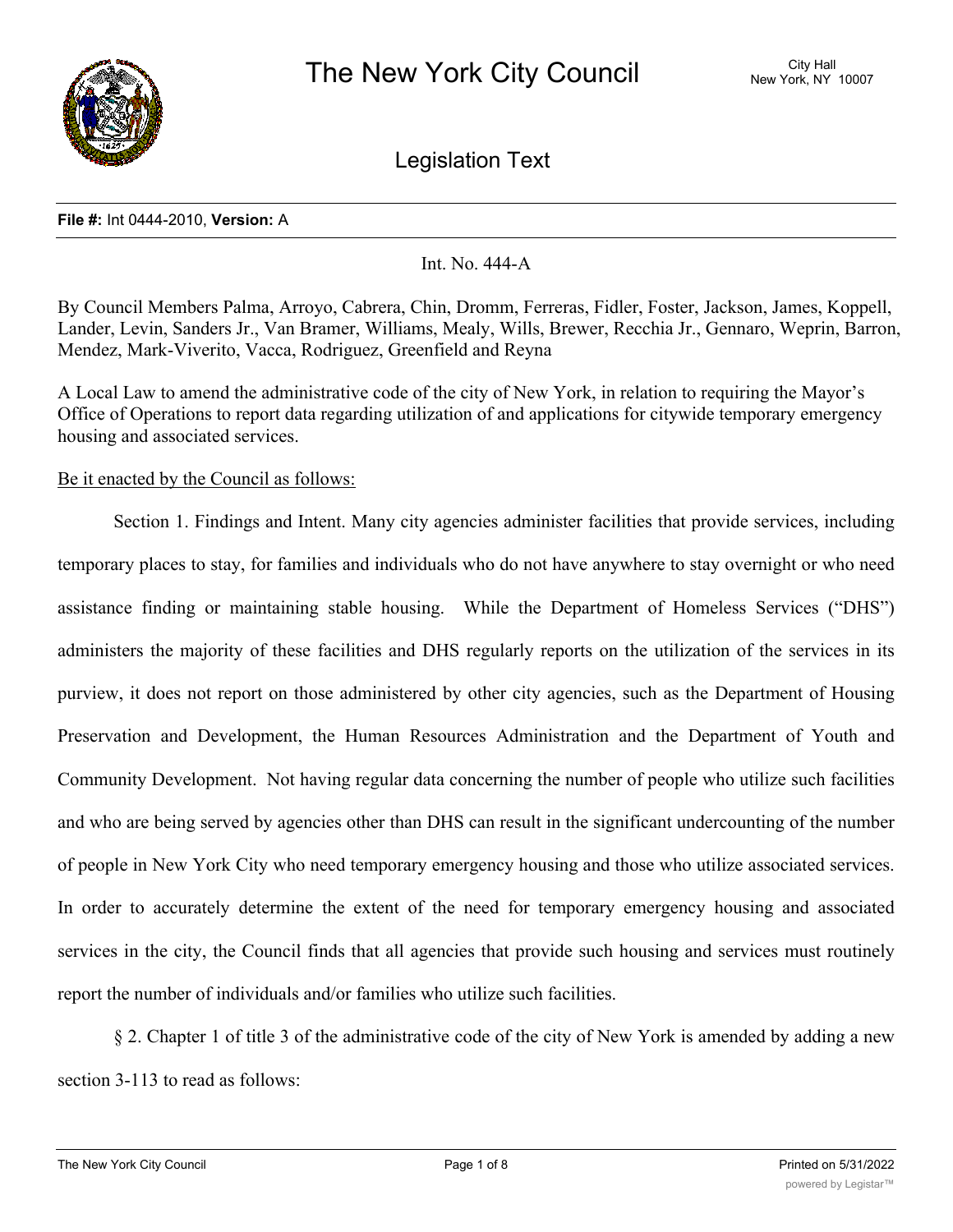§3-113. a. Definitions. For the purposes of this section, the following terms shall have the following meanings:

(1) "Adult" shall mean an individual 18 years of age or older;

(2) "Adult families" shall mean families comprised of adults and no children under the age of 18;

(3) "Children" shall mean individuals under the age of 18;

(4) "City-administered facilities" shall mean hotels, shelters and other accommodations or associated services, managed by or provided under contract or similar agreement with any city agency, provided to individuals or families who need temporary emergency housing or assistance finding or maintaining stable housing;

(5) "DHS" shall mean the department of homeless services;

(6) "DHS-administered facilities" shall mean city-administered facilities managed directly by DHS or by a provider under contract or similar agreement with DHS;

(7) "DHS drop-in centers" shall mean city-administered facilities that provide single adults with hot meals, showers, laundry facilities, clothing, medical care, recreational space, employment referrals and/or housing placement services, but not overnight housing;

(8) "DHS faith-based beds" shall mean city-administered facilities that provide overnight housing to individuals, are affiliated with one or more religious groups and receive client referrals through organizations under contract with DHS;

(9) "DHS safe havens" shall mean city-administered facilities that provide low-threshold, harmreduction housing to chronic street homeless individuals, who are referred to such facilities through a DHS outreach program, without the obligation of entering into other supportive and rehabilitative services in order to reduce barriers to temporary housing;

(10) "DHS stabilization beds" shall mean city-administered facilities that provide a short-term housing option for a chronic street homeless individual while such individual works with his/her outreach team to locate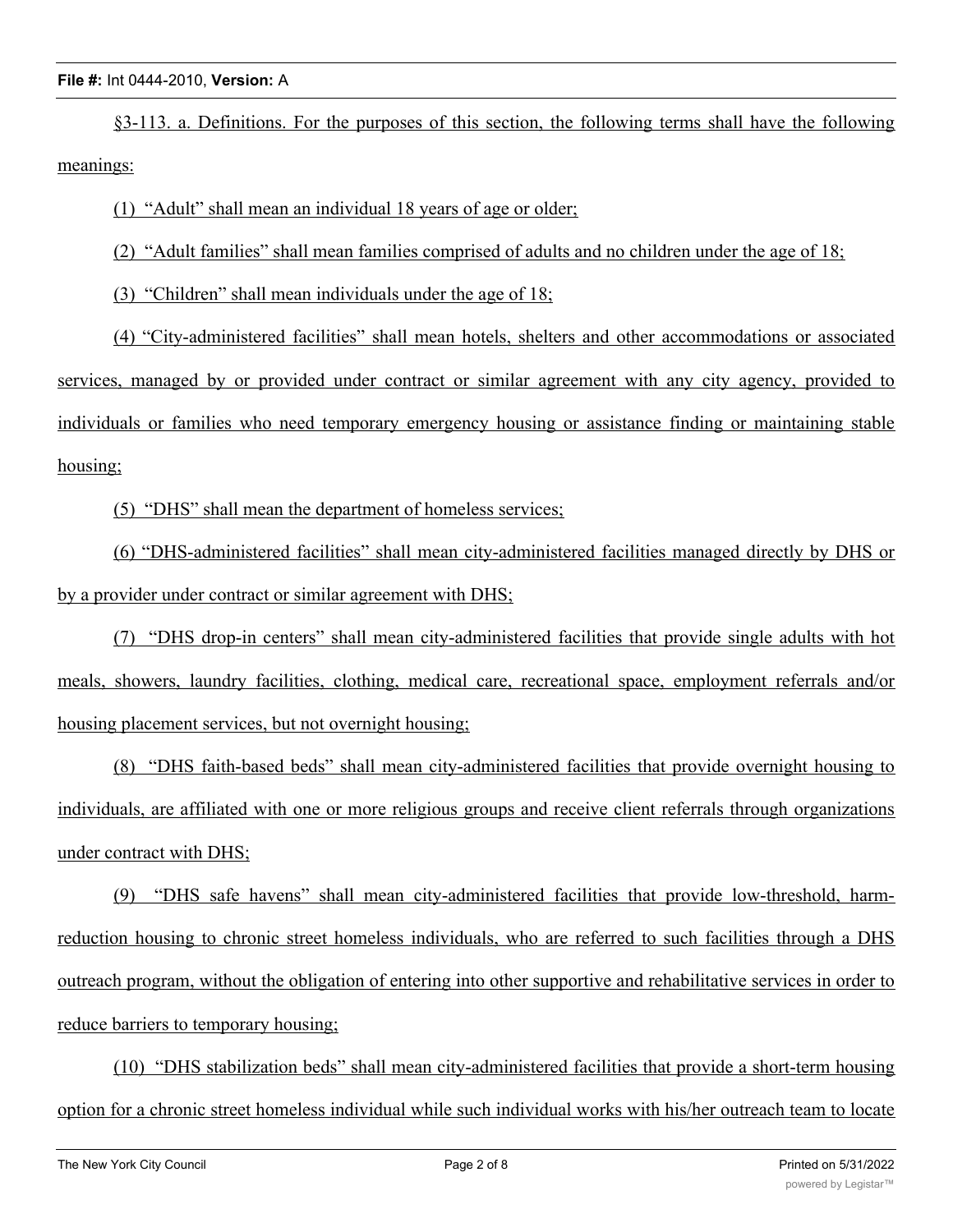a more permanent housing option;

(11) "DHS veterans shelters" shall mean city-administered facilities that provide short-term housing for people who actively served in the United States military;

(12) "DYCD" shall mean the department of youth and community development;

(13) "DYCD-administered crisis shelters" shall mean city-administered facilities that provide shortterm emergency housing for runaway and homeless youth and are managed by a provider under contract or similar agreement with DYCD;

(14) "DYCD-administered drop-in centers" shall mean city-administered facilities that provide runaway and homeless youth and their families with services, counseling and referrals from trained youth workers;

(15) "DYCD-administered facilities" shall mean city-administered facilities managed by a provider under contract or similar agreement with DYCD;

(16) "DYCD-administered transitional independent living facilities" shall mean city-administered facilities that provide long-term residential services to runaway and homeless youth for up to 18 months and are managed by a provider under contract or similar agreement with DYCD;

(17) "Families with children" shall mean families with children under the age of 18, couples including at least one pregnant woman, single pregnant women, or parents or grandparents with a pregnant individual;

(18) "HPD" shall mean the department of housing preservation and development;

(19) "HPD-administered facilities" shall mean city-administered facilities managed by a provider under contract or similar agreement with HPD;

(20) "HPD emergency facilities" shall mean shelters providing emergency shelter managed by a provider under contract or similar agreement with HPD;

(21) "HPD emergency hotels" shall mean hotels providing emergency shelter to individuals or families displaced from their homes managed by a provider under contract or similar agreement with HPD;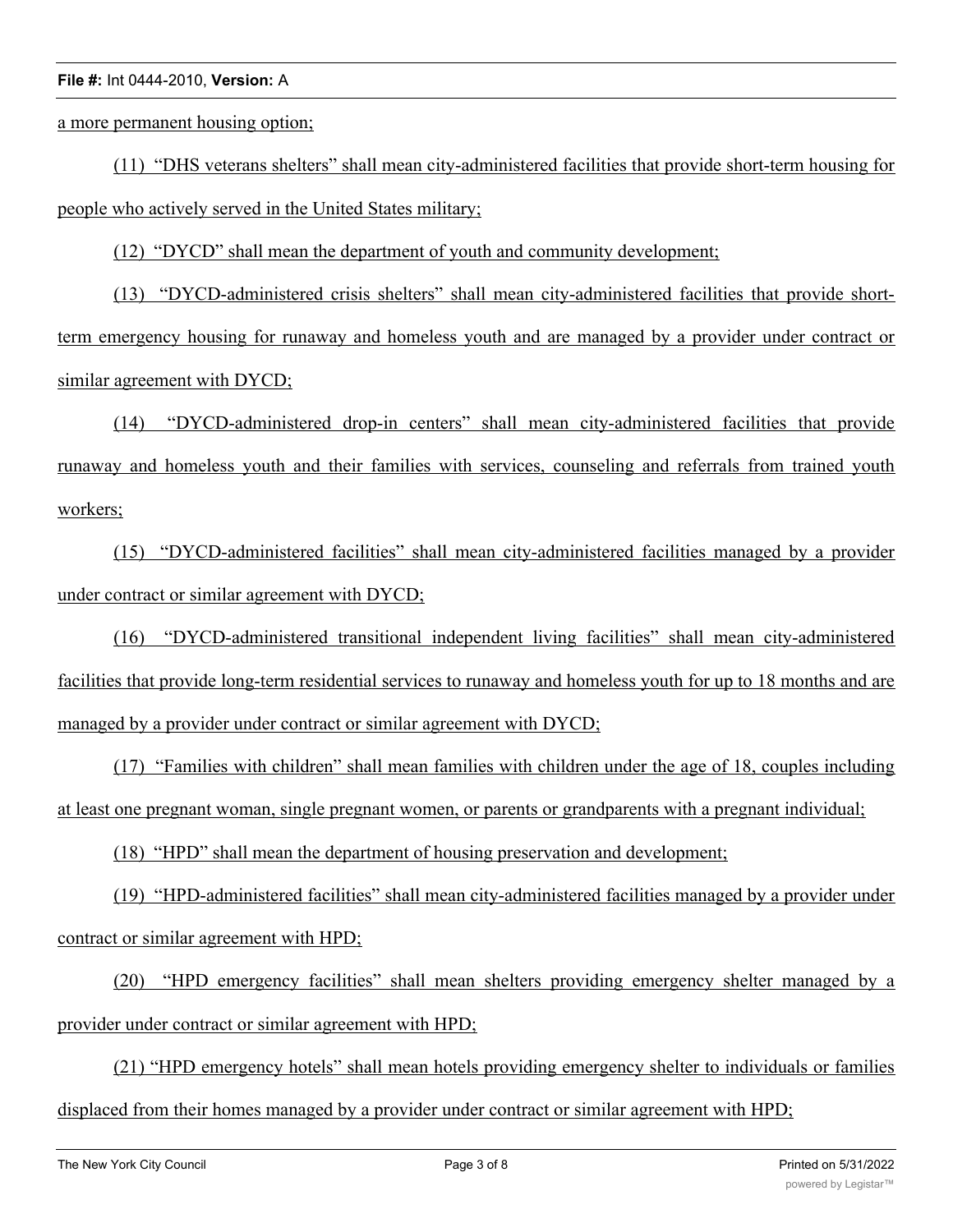(22) "HRA" shall mean the human resources administration;

(23) "HRA-administered facilities" shall mean city-administered facilities managed directly by HRA or by a provider under contract or similar agreement with HRA, excluding non-emergency supportive housing;

(24) "HRA domestic violence shelters" shall mean shelters for victims of domestic violence managed directly by HRA or by a provider under contract or similar agreement with HRA;

(25) "HRA HASA emergency housing" shall mean single room occupancy hotels managed by a provider under contract or similar agreement with HRA to provide emergency shelter for recipients of services from the HIV/AIDS Services Administration;

(26) "HRA HASA transitional housing" shall mean congregate facilities managed by a provider under contract or similar agreement with HRA to provide emergency shelter for recipients of services from the HIV/AIDS Services Administration; and; and

(27) "Unduplicated" shall mean counted only once within the reporting period.

b. Reports of citywide utilization data. The mayor's office of operations shall create a portal on the NYCStat page of the city's website, or any successor pages of such website that are substantially similar in form and function, in order to publish citywide data regarding the utilization of city-administered facilities. Commencing on November 1, 2011, and no later than the first day of each month thereafter, the mayor's office of operations shall for each month, calendar year and fiscal year publish via such portal the:

(1) average daily overnight census for each of the following categories:

A. DHS drop-in centers, disaggregated by single men, single women and total single adults; and

B. DHS faith-based facilities, disaggregated by single men, single women and total single adults.

(2) average daily overnight census; and (3) number of unduplicated persons or families utilizing cityadministered facilities for each of the following categories:

C. all DHS-administered facilities, disaggregated by families with children, adult families, total families, total adults in families, total children, single men, single women and total single adults;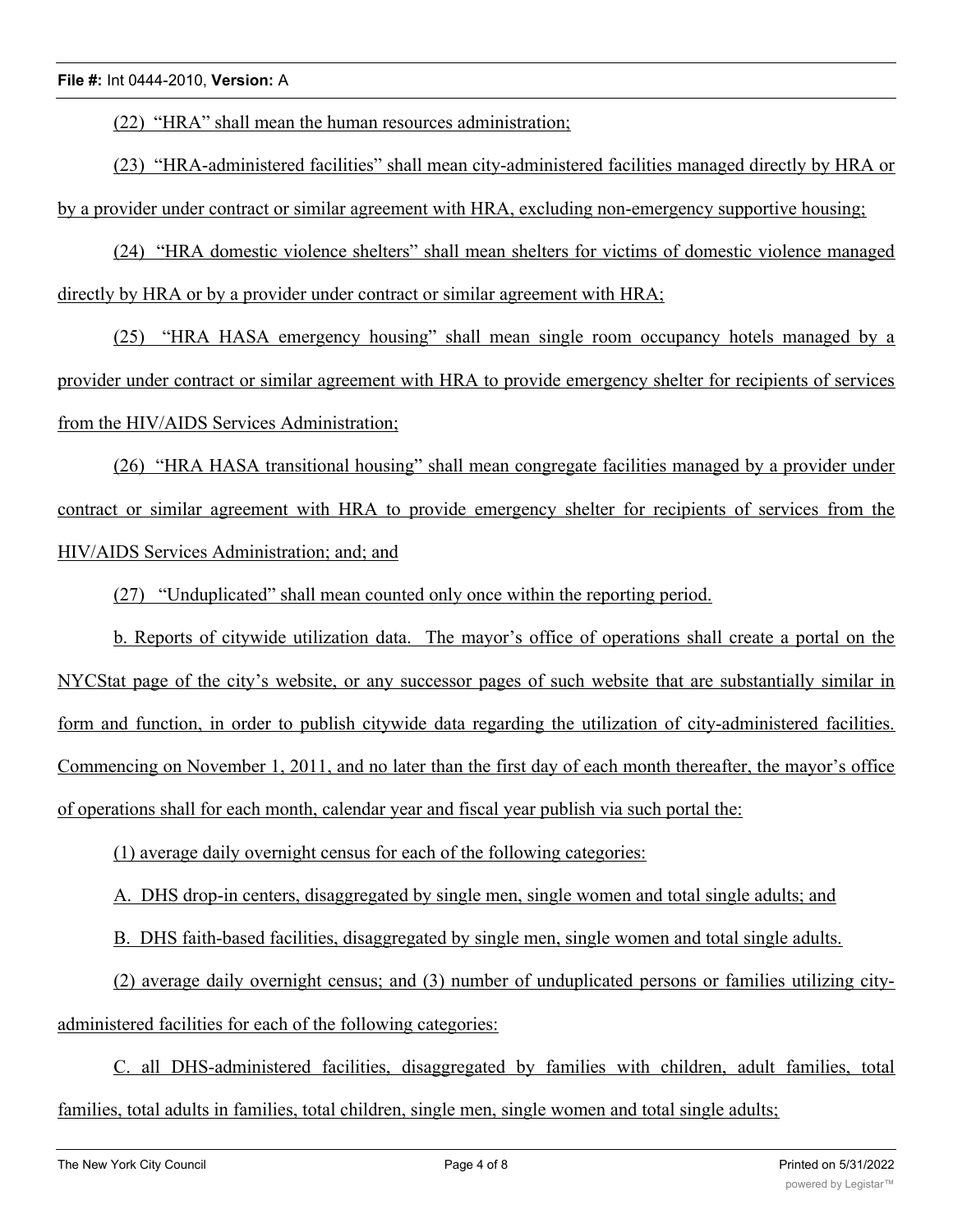D. DHS safe havens, disaggregated by single men, single women and total single adults;

E. DHS stabilization beds, disaggregated by single men, single women and total single adults;

F. DHS veterans shelters, disaggregated by single men, single women and total single adults;

G. HPD-administered facilities, disaggregated by families with children, adult families, total families, total adults in families, total children, single men, single women and total single adults;

H. HPD emergency facilities, disaggregated by families with children, adult families, total families, total adults in families, total children, single men, single women and total single adults;

I. HPD emergency hotels, disaggregated by families with children, adult families, total families, total adults in families, total children, single men, single women and total single adults;

J. HRA-administered facilities, disaggregated by families with children, adult families, total families, total adults in families, total children, single men, single women and total single adults;

K. HRA domestic violence shelters, disaggregated by families with children, adult families, total families, total adults in families, total children, single men, single women and total single adults;

L. HRA HASA emergency housing, disaggregated by families with children, adult families, total families, total adults in families, total children, single men, single women and total single adults;

M. HRA HASA transitional housing, disaggregated by families with children, adult families, total families, total adults in families, total children, single men, single women and total single adults; and

N. all city-administered facilities, excluding DYCD-administered facilities, disaggregated by families with children, adult families, total families, total adults in families, total children, single men, single women and total single adults.

(4) average monthly utilization rates; and (5) number of unduplicated persons or families utilizing cityadministered facilities for each of the following categories:

A. DYCD-administered facilities, disaggregated by families with children, adult families, total families, total adults in families, total children, single men, single women and total single adults ;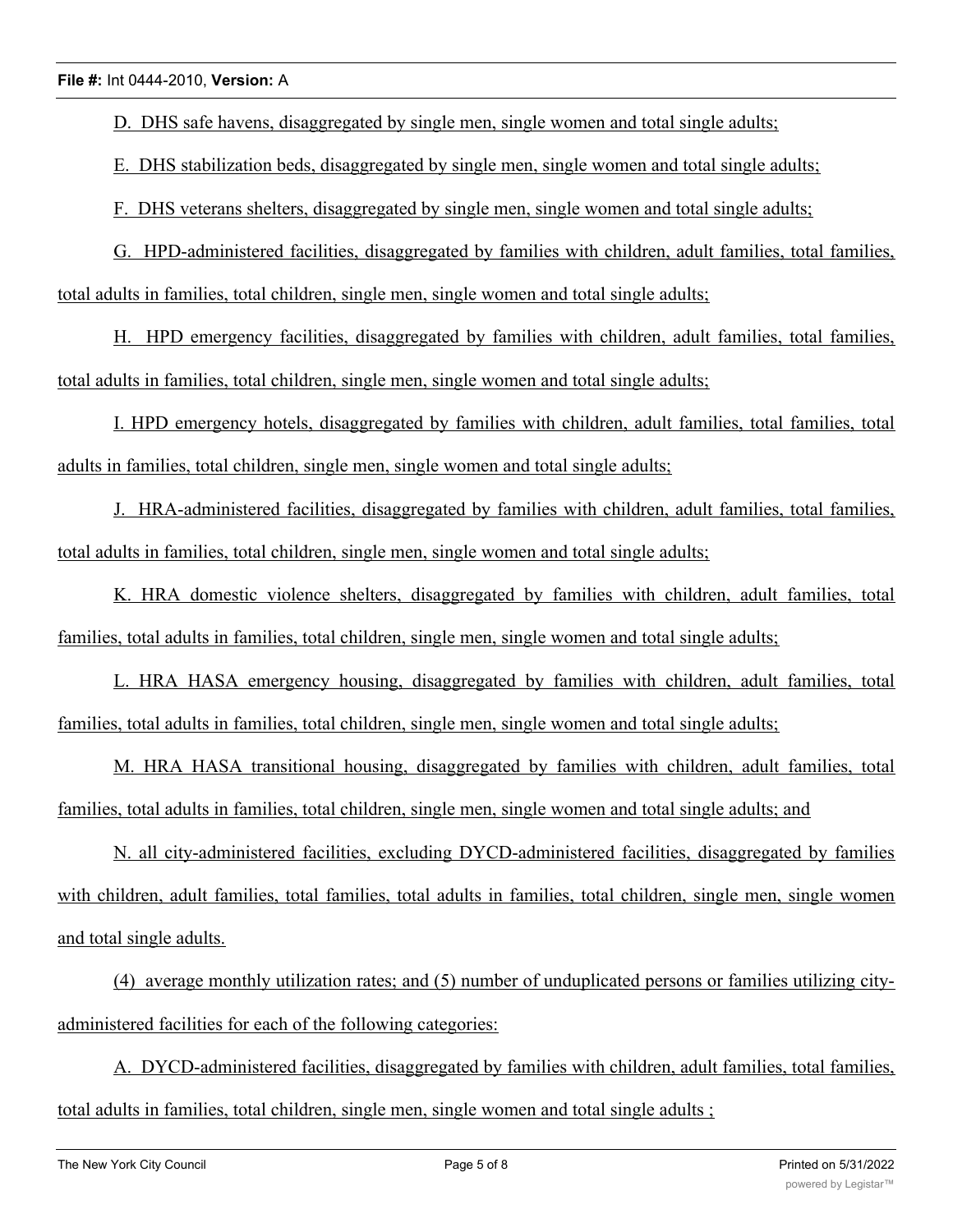B. DYCD-administered crisis shelters, disaggregated by families with children, adult families, total families, total adults in families, total children, single men, single women and total single adults;

C. DYCD- administered drop-in centers, disaggregated by families with children, adult families, total families, total adults in families, total children, single men, single women and total single adults; and

D. DYCD-administered transitional independent living facilities, disaggregated by families with children, adult families, total families, total adults in families, total children, single men, single women and total single adults.

(6) the number of individuals who are on wait-lists for DYCD-administered facilities, to the extent such wait-lists exist, disaggregated by:

A. type of DYCD-administered facility; and

B. families with children, adult families, total families, single men, single women, and total single adults.

(7) the average length of stay disaggregated by:

A. families with children, adult families, total families, single men, single women, and total single adults;

B. type of DHS-administered facility, excluding DHS drop-in centers and DHS faith-based beds;

C. type of DYCD-administered facility, excluding DYCD-administered drop-in centers;

D. type of HPD-administered facility; and

E. type of HRA-administered facility.

(8) the total number of facilities, disaggregated by DHS-administered facilities and facilities not administered by DHS.

c. Application and entrance data. Commencing on November 1, 2011, and no later than the first day of each month thereafter, the mayor's office of operations shall for each month, calendar year and fiscal year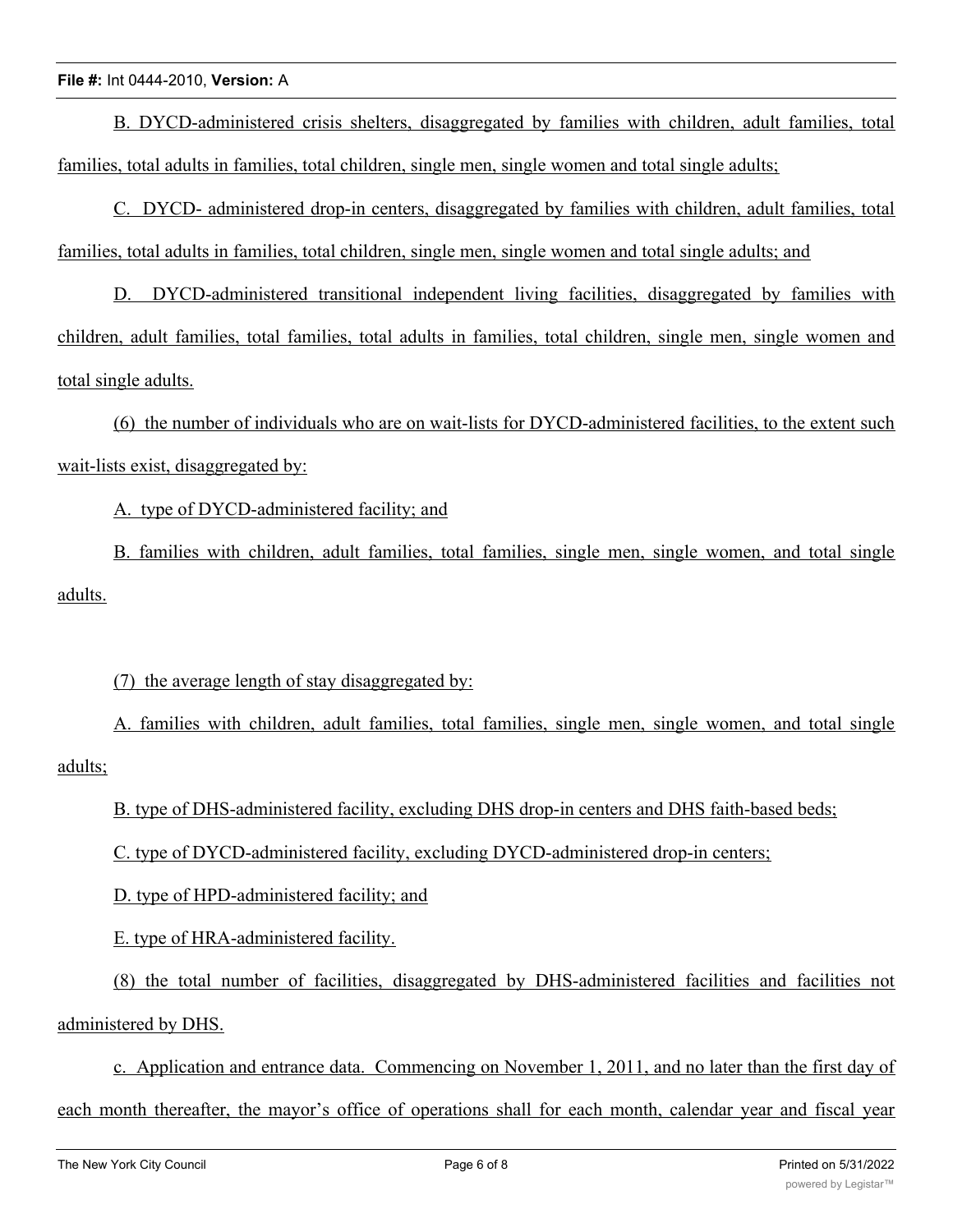publish in the same location on the NYCStat website as the data posted pursuant to subdivision b of this section, the following data for those seeking admission and entrance to DHS-administered facilities: (1) the total number of:

A. applications;

- B. unduplicated applicants;
- C. applicants found eligible for shelter;
- D. entrants to DHS administered facilities; and
- E. unduplicated entrants to DHS-administered facilities.

The data required by subparagraphs A, B, C, D and E of this paragraph shall be disaggregated by families with children, adult families, total families, single men, single women, and total single adults;

(2) the number of families with children found eligible for city-administered facilities;

(3) the percentage of eligible families with children who submitted one application;

(4) the percentage of eligible families with children who submitted two applications;

(5) the percentage of eligible families with children who submitted three applications;

(6) the percentage of eligible families with children who submitted four applications;

(7) the percentage of eligible families with children who submitted five applications;

(8) the percentage of eligible families with children who submitted six applications or more;

(9) the number of adult families found eligible for city-administered facilities;

(10) the percentage of eligible adult families who submitted one application;

(11) the percentage of eligible adult families who submitted two applications;

(12) the percentage of eligible adult families who submitted three applications;

(13) the percentage of eligible adult families who submitted four applications;

- (14) the percentage of eligible adult families who submitted five applications; and
- (15) the percentage of eligible adult families who submitted six applications or more.